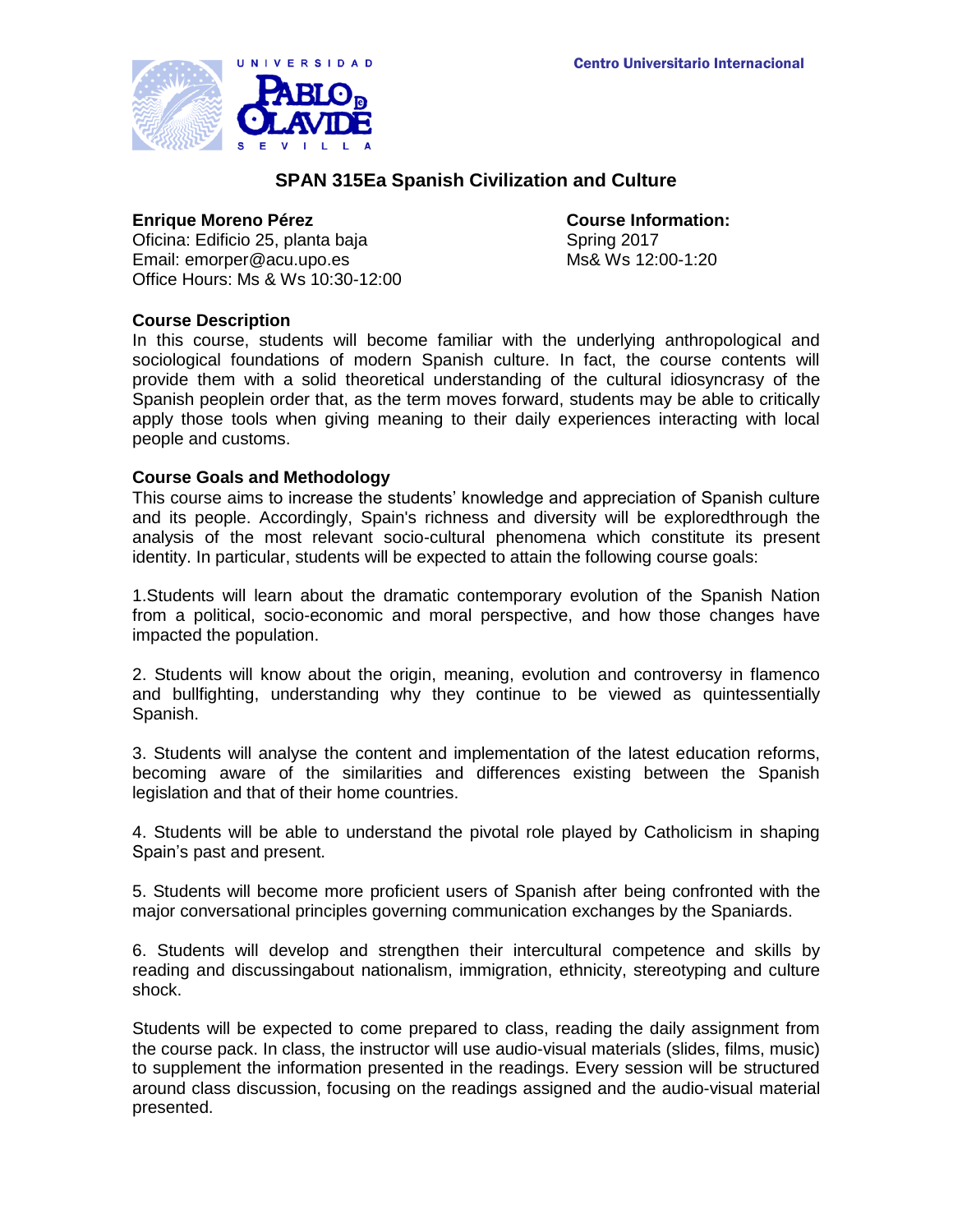### **Learning Objectives**

By the end of the term, and in consonance with the course goals listed above, students will be able to:

1. Deliver a comprehensive account and critical analysis of the contemporary political, socio-economic and moral evolution of Spain.

2. Report on the origin, meaning, evolution and controversy in flamenco and bullfighting, discussing whether they should be regarded as archetypical representatives of Spanish culture.

3. Identify areas of affinity and discrepancy betweenthe Spanish legislationand that of their home countries in regards to the education topic.

4. Illustrate to what extent Catholicism hasinfluenced the shaping of Spain's past and present, focusing on Semana Santa and its sociological implications.

5. Communicate more efficiently with Spanish people.

6. Gain a new appreciation and respect for cultural differences while adopting a more objective and critical perspective when reflecting back on their own native culture.

#### **Required Texts**

Students will be required to purchase a course pack, which will be available at Copistería on campus. The articles and book chapters included in such course pack come from the following sources:

- Fernández Santiago, Miriam. *Spanish Civilization and Culture.* Seville, 2006.

- Gies, David (ed.) *The Cambridge Companion to Modern Spanish Culture*. CUP, 1999.

- Hooper, John. *The New Spaniards.* (2<sup>nd</sup> edition). Penguin Book, 2006.

-Richardson, Bill. *Spanish Studies: An Introduction.* London: Arnold, 2001.

#### **Further Texts**

-Brenan, Gerald. *The Spanish Labyrinth.* (new ed. of 2nd revised edition). CUP, 1990.

- Kamen, Henry. *Imagining Spain: Historical Myth and National Identity.* YUP, 2008.

- Payne, Stanley. *España: Una Historia Única.* Temas de Hoy, 2008.

### **WEBS:**

- *[www.cervantes.es](http://www.cervantes.es/)* Instituto Cervantes
- *[www.mecd.gob.es](http://www.mecd.gob.es/)* Spain's Department of Education and Culture
- *[www.rtve.es](http://www.rtve.es/)* Spain's National Television Station.
- [http://www.accioncultural.es](http://www.accioncultural.es/) Acción Cultural Española

### **DVD Collections**

- Arteseros, Alfonso. *España en la Memoria*: Intereconomía TV, 2009.
- García de Cortázar, Fernando (coord.) *Memoria de España*: RTVE, 2004.
- Prego, Victoria. *Historia Audiovisual de la Transición*: Tiempo, 2003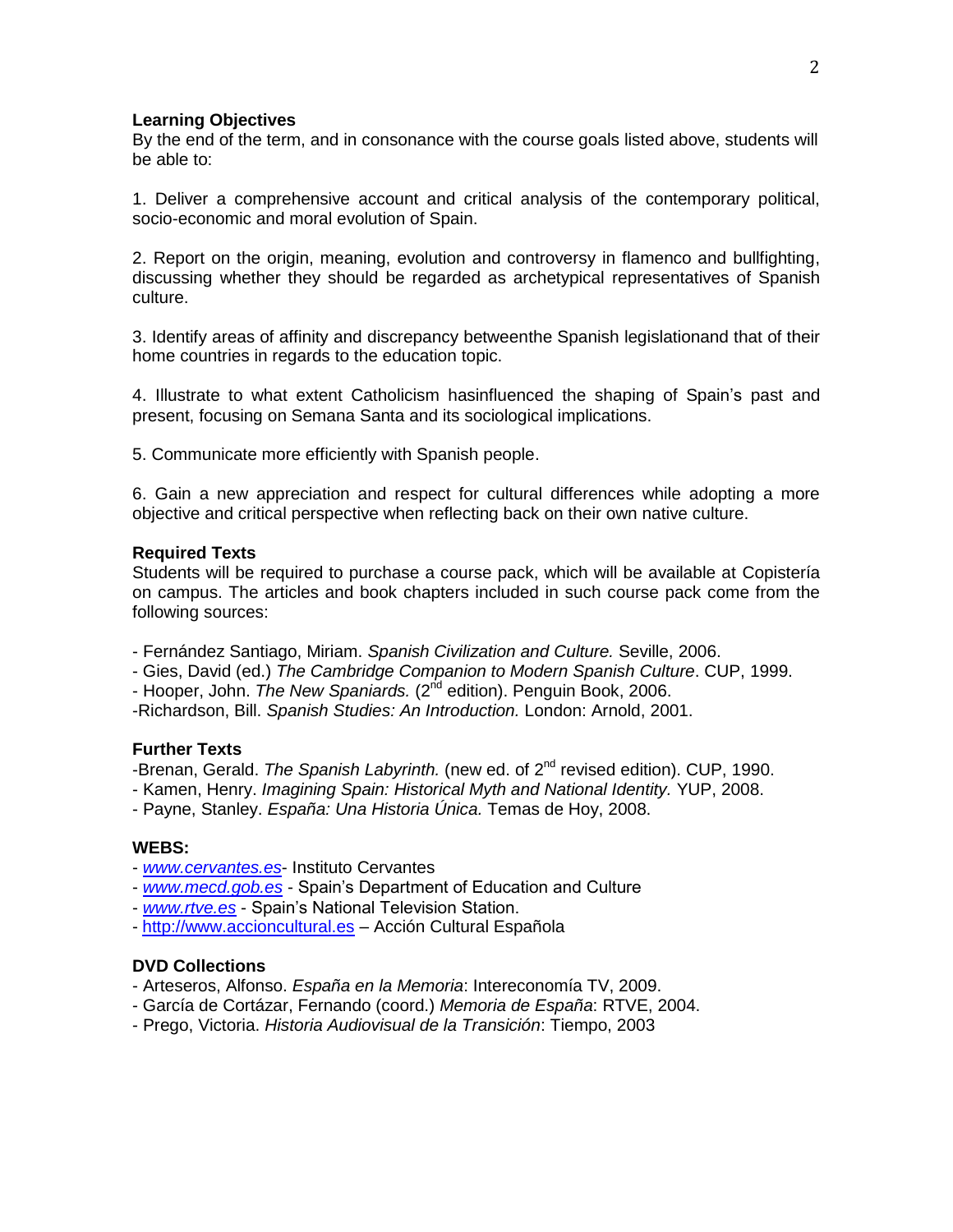### **General Course Policies**

- 1. Students must ask for permission to leave class.
- 2. Students must keep their cell phones turned off during class.
- 3. Strictly no food to be consumed in class.
- 4. Students are expected to come prepared to class and participate actively in discussions.
- 5. Face to face interaction is preferred over emailing when addressing students' questions.

#### **Course Requirements and Grading**

Students' progress will be checked by their class participation, a mid-term exam, a midterm paper, group presentations and a cumulative final exam.

| <b>Class Participation</b>   | 15%        |
|------------------------------|------------|
| <b>Group Presentations</b>   | 15%        |
| Mid-Term Exam                | <b>20%</b> |
| Mid-Term Paper               | 25%        |
| <b>Cumulative Final Exam</b> | 25%        |
|                              |            |

### **Please beware that exam dates cannot be changed**

**Class Participation:** The whole course is structured around class discussion based on readings, teacher instruction and debates. Previous reflection on assigned readings is crucial for success in this course since students will be asked in class about specific and general aspects of the material read. In fact, lively discussions will be encouraged at all times. Class participation will therefore be graded in accordance to the students' previous readings and reflection about the assigned texts, manifested in the relevance of their contributions to discussion.

**Group Presentations:** For Unit 8, students will be expected to deliver interactive group presentations based on a selected Spanish region (its cultural traditions, "fiestas", etc.). Each group will be formed by a maximum of 5 members, each of whom will have to present an aspect of the topic selected for about 10 minutes. Previously, the groups will be required to hand in a neat outline of the overall presentation to the instructor and their classmates. The overall grade will be based on each student's presentation along with the overall quality of the group performance.

**Mid-Term Exam:** This test is aimed at evaluating the students' knowledge of the different topics covered until then with a focus on detail. It will hinge around the information from the readings and the material presented and discussed in class. It may include, but not be limited to, true/false questions, definitions, multiple choice activities, short questions and a 2-page long essay at the end. Missing class without medical excuse will not be considered a reason for rescheduling this test.

**Mid-Term Paper:** This paper is conceived to check the students' ability to put acquired knowledge in context and establish comparative reflections across the topics covered. The students will have to conduct some research and write a 3,000-word paper whose topic they will have to choose from a list that the professor will provide beforehand. The paper will be typed and printed (Times New Roman pt.12, 1 &  $\frac{1}{2}$  spaces). Its grade will depend on parameters such as thematic pertinence and coherence, appropriateness of language use, quality of the cross-cultural reflections included and reliability of the sources explored. Handwritten and emailed papers will not be accepted.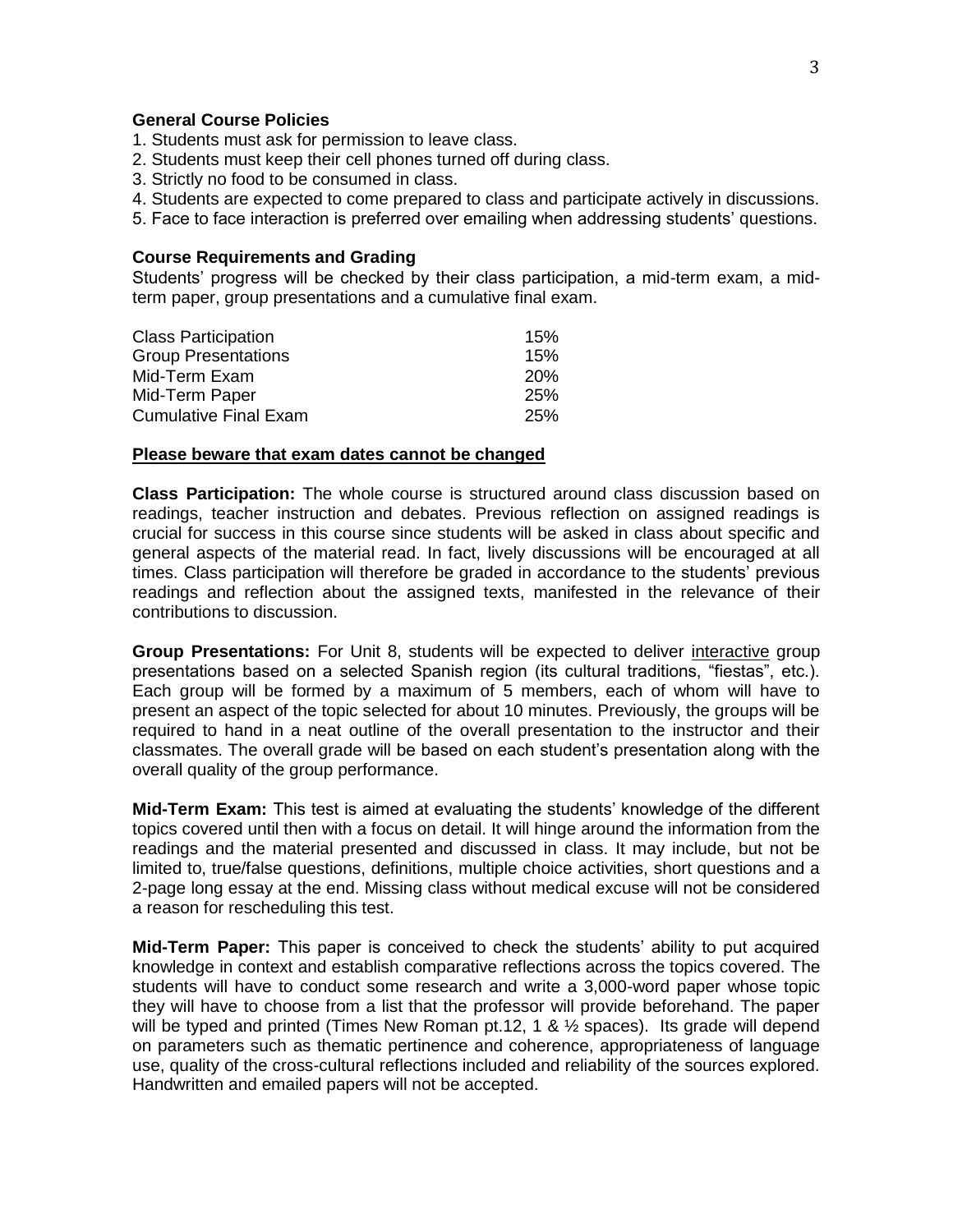**Cumulative Final Exam:** This test will measure the students' ability to critically react to the material covered in class, with a focus on establishing thematic links among topics. They will be asked to write a 4-page long essay on one of the 5 different topics which the professor will previously select and announce in class. The date of the final exam cannot be changed.

## **Attendance and Punctuality**

Attendance is mandatory. More than 3 unexcused absences will result in the lowering of the final grade. Punctuality is required – lateness will be penalised by 0.5 (over 15mins) or 1 absence (over 30mins). If a student misses a class for medical reasons, s/he must show the doctor's note to the instructor upon return to class in order to excuse that absence.

## **Missed or Late Work**

Late assignments will not be accepted.

## **Academic Dishonesty**

Academic integrity is a guiding principle for all academic activity at Pablo de Olavide University. Cheating on exams and plagiarism (which includes copying from the internet) are clear violations of academic honesty. A student is guilty of plagiarism when he or she presents another person's intellectual property as his or her own. The penalty for plagiarism and cheating is a failing grade for the assignment/exam and a failing grade for the course. Avoid plagiarism by citing sources properly (using footnotes or endnotes and a bibliography).

## **Students with Disabilities**

If you have a disability that requires special academic accommodation, please speak to your professor within the first three (3) weeks of the semester in order to discuss any adjustments. It is the student's responsibility to provide the International Center with documentation confirming the disability and the accommodations required (if you have provided this to your study abroad organization, they have most likely informed the International Center already but please confirm).

# **Behavior Policy**

Students are expected to show integrity and act in a professional and respectful manner at all times. A student's attitude in class may influence his/her participation grade. The professor has a right to ask a student to leave the classroom if the student is unruly or appears intoxicated. If a student is asked to leave the classroom, that day will count as an absence regardless of how long the student has been in class.

# **Course Contents**

The course will be thematically structured into these 10 units:

Unit 1: Understanding Spain Unit 2: Contemporary Spanish Society Unit 3: Contemporary Spanish Politics Unit 4: Contemporary Spanish Art Unit 5: Education in Spain Unit 6: Faith and Religion Unit 7: Social Life and Leisure Unit 8: Spanish Regional Diversity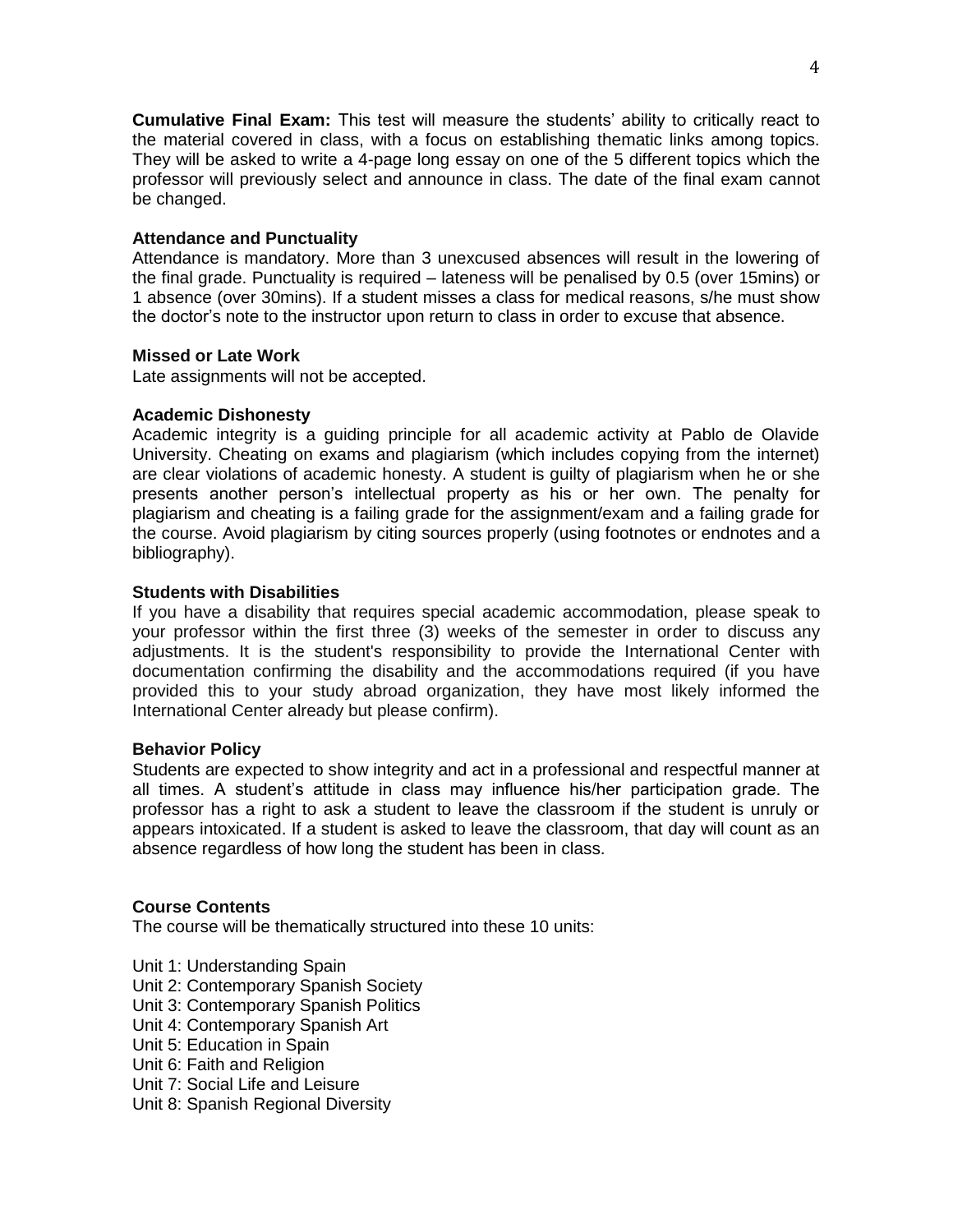Unit 9: Immigration and the Media Unit 10: Stereotyping and Culture Shock

**Class Schedule**

**Wednesday, January 25th** Course Introduction

**Monday, January 30th** Unit 1: Read "The Change in Spain" & Texts about Contemporary Spain.

**Wednesday, February 1 st** Unit 1: Read Texts about Spain's History.

**Monday, February 6 th** Unit 1: Read "Spanishness: How Spanish Are the Spaniards?"

**Wednesday, February 8 th** Unit 2: Read "From Hunger to Prosperity."

**Monday, February 13 th** Unit 2: Read "Sex: From Francoist Prudery to Gay Marriage." & "Men and Women: Machismo Meltdown."

**Wednesday, February 15 th** Unit 2: Read "Family Values and Home Truths."

**Monday, February 20 th** Unit 3: Read "History, Politics and Culture (1936-1975).

**Wednesday, February 22nd** Unit 3: Read "History, Politics and Culture (1975-1996).

**Wednesday, March 1 st** Unit 3: Read assigned article on contemporary Spanish politics.

**Monday, March 6<sup>h</sup>** Unit 4: Read "Changing Traditions: Flamenco and Bullfighting."

**Wednesday, March 8th** Unit 4: Read "Changing Traditions: Flamenco and Bullfighting."

**Monday, March 13th** Unit 4: Read assigned article on Spanish Film. Review class.

**Wednesday, March 15th** Mid-Term Exam Mid-Term Paper Due